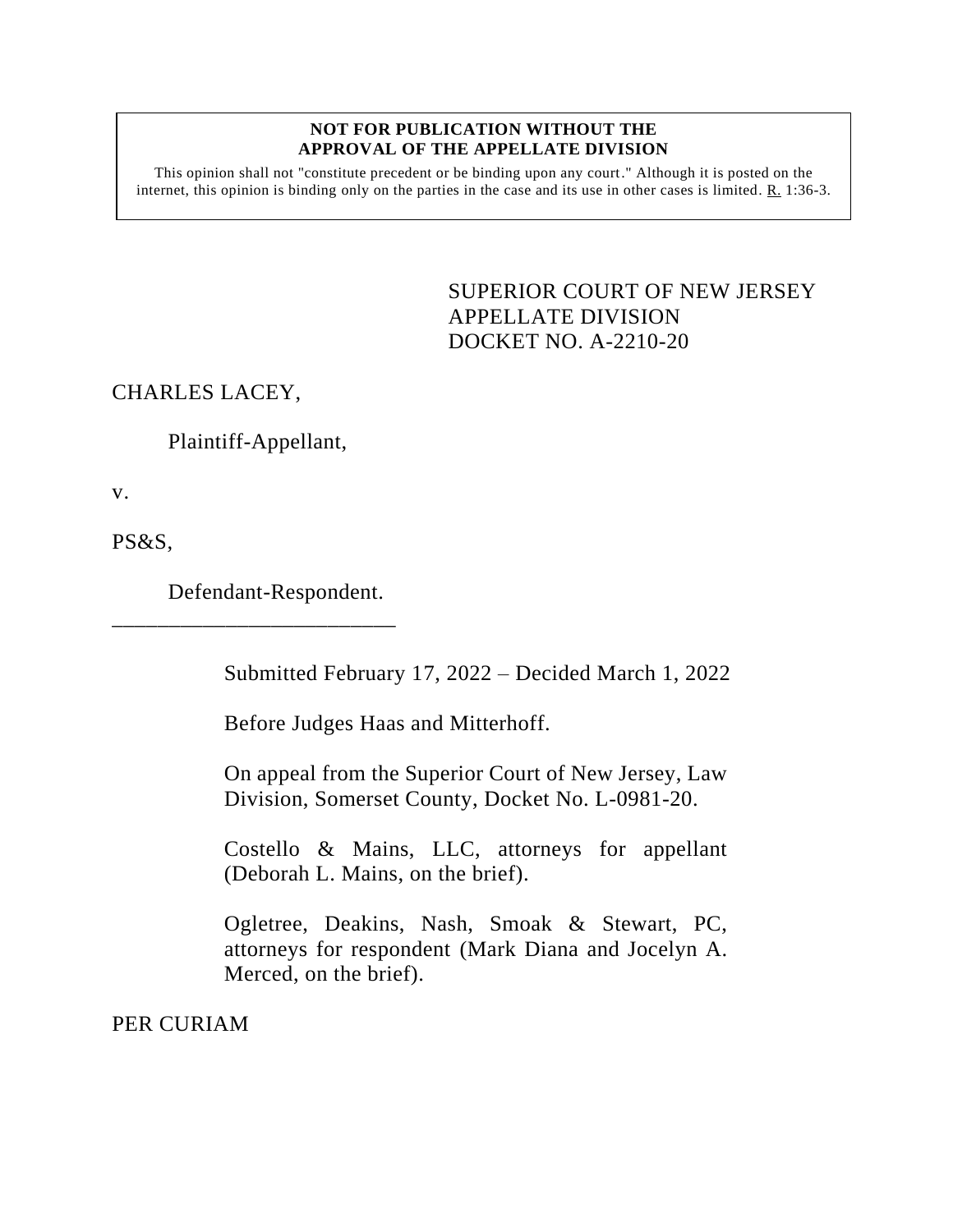Plaintiff Charles Lacey appeals from the Law Division's March 5, 2021 order granting defendant PS&S's motion to dismiss his complaint for failure to state a cause of action. We reverse.

Defendant employed plaintiff for thirty-three years. During this time, plaintiff worked in at least four different departments. On January 11, 2019, defendant's president told plaintiff "there was no work and today was his last day."

After defendant fired plaintiff, he filed a complaint alleging defendant terminated him because of his age in violation of the Law Against Discrimination (LAD), N.J.S.A. 10:5-1 to -50. In order to adequately plead a cause of action for age discrimination under the LAD, a plaintiff must assert he (1) is in the protected class; (2) was performing the job at a level that met the employer's legitimate expectations; and (3) was nevertheless discharged; and that (4) the circumstances surrounding the discharge support an inference of discrimination based on his age. See Young v. Hobart West Group, 385 N.J. Super. 448, 463 (App. Div. 2005); Williams v. Pemberton Twp. Pub. Schs., 323 N.J. Super. 490, 498 (App. Div. 1999).

In his complaint, plaintiff asserted he was sixty-three years old; had "worked up to or beyond [defendant's] reasonable expectations"; and was

2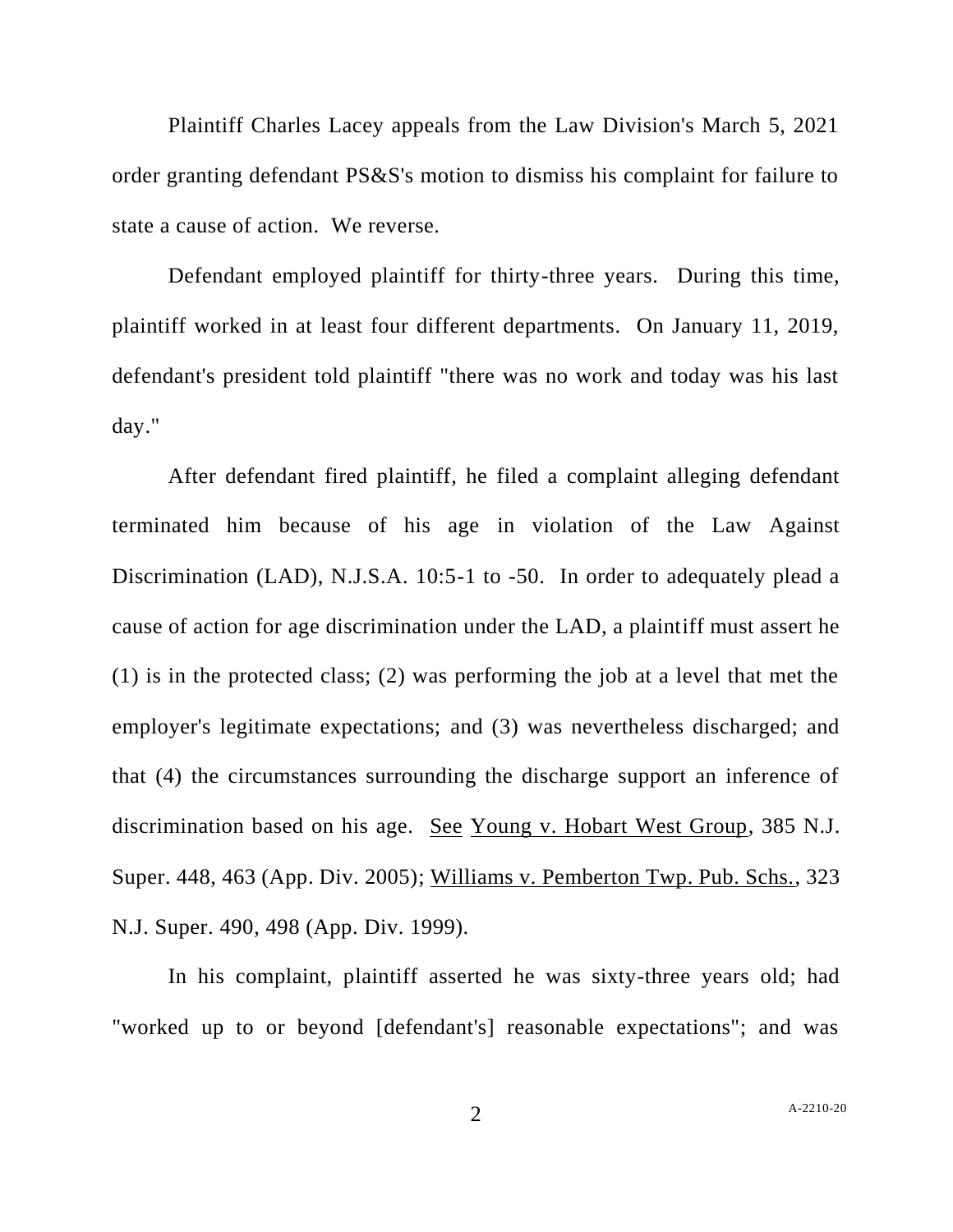terminated. As to the fourth element, plaintiff stated defendant's "reason for his termination [was] pretext [to cover defendant's discriminatory intent] because [d]efendant continued to hire younger individuals for various jobs after his" discharge.

Defendant filed a motion to dismiss plaintiff's complaint under Rule 4:6- 2(e), and alleged plaintiff's complaint "contain[ed] no facts to suggest that his age played any role whatsoever in his termination." The trial court agreed with defendant and dismissed plaintiff's complaint without prejudice.

The court found the complaint included sufficient facts to meet the first three elements of a prima facie case of age discrimination. However, the court found the pleading did not adequately explain plaintiff's assertion that the circumstances surrounding the discharge supported an inference of age discrimination. The court stated the complaint was deficient because "[p]laintiff does not allege that [d]efendant made age-related remarks to him or others; that [d]efendant has a pattern of discriminating against older workers; that he was replaced by a substantially younger employee; or make any other allegations that might suggest age discrimination occurred."

In order to address these deficiencies, plaintiff filed an amended complaint. In this pleading, plaintiff stated defendant sought employees to fill

3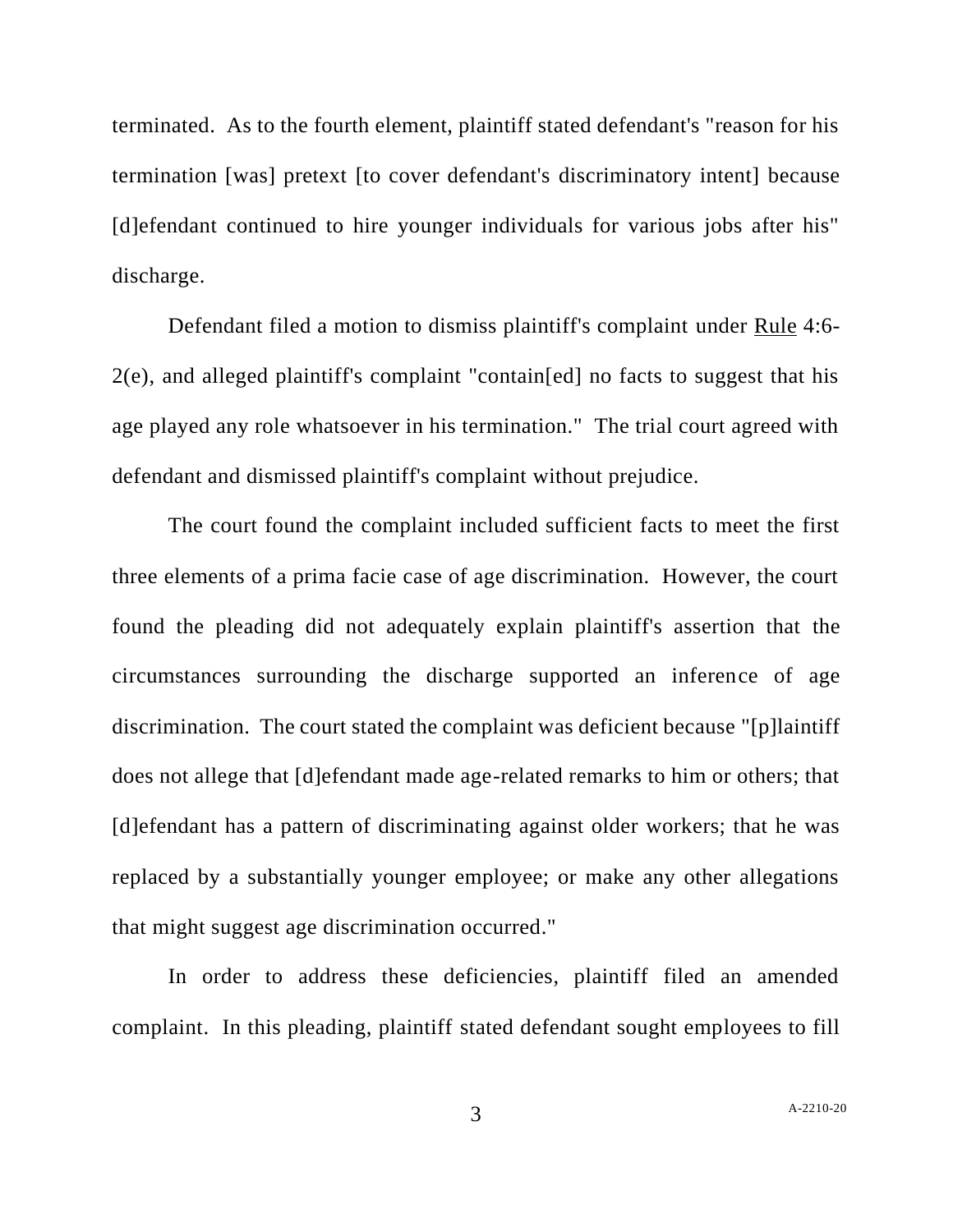"multiple" positions after it claimed it discharged plaintiff for lack of work. Plaintiff asserted he "was qualified for the jobs indicated in the [job] postings" and yet, defendant "hire[d] younger individuals" for these positions. Plaintiff also alleged that after his dismissal, a co-worker told him that "a member of [defendant's] upper management" stated "that the company wanted to go forward with younger people." Plaintiff asserted these circumstances supported an inference of age discrimination.

Defendant filed a motion to dismiss plaintiff's amended complaint and again argued plaintiff failed to plead sufficient facts to satisfy the fourth prong of a prima facie case of age discrimination. The trial court agreed and granted defendant's motion, this time with prejudice.

In its March 5, 2021 decision, the court ruled that plaintiff's statement that the company "wanted to go forward with younger people" after terminating defendant, did "not necessarily raise an inference of unlawful discrimination or that age made a difference in [p]laintiff's treatment by [his] employer." In addition, the court found that because plaintiff did not apply for any of the positions that defendant sought to fill after his discharge, he could not use these job postings to support his claim that defendant falsely claimed it had no work for him.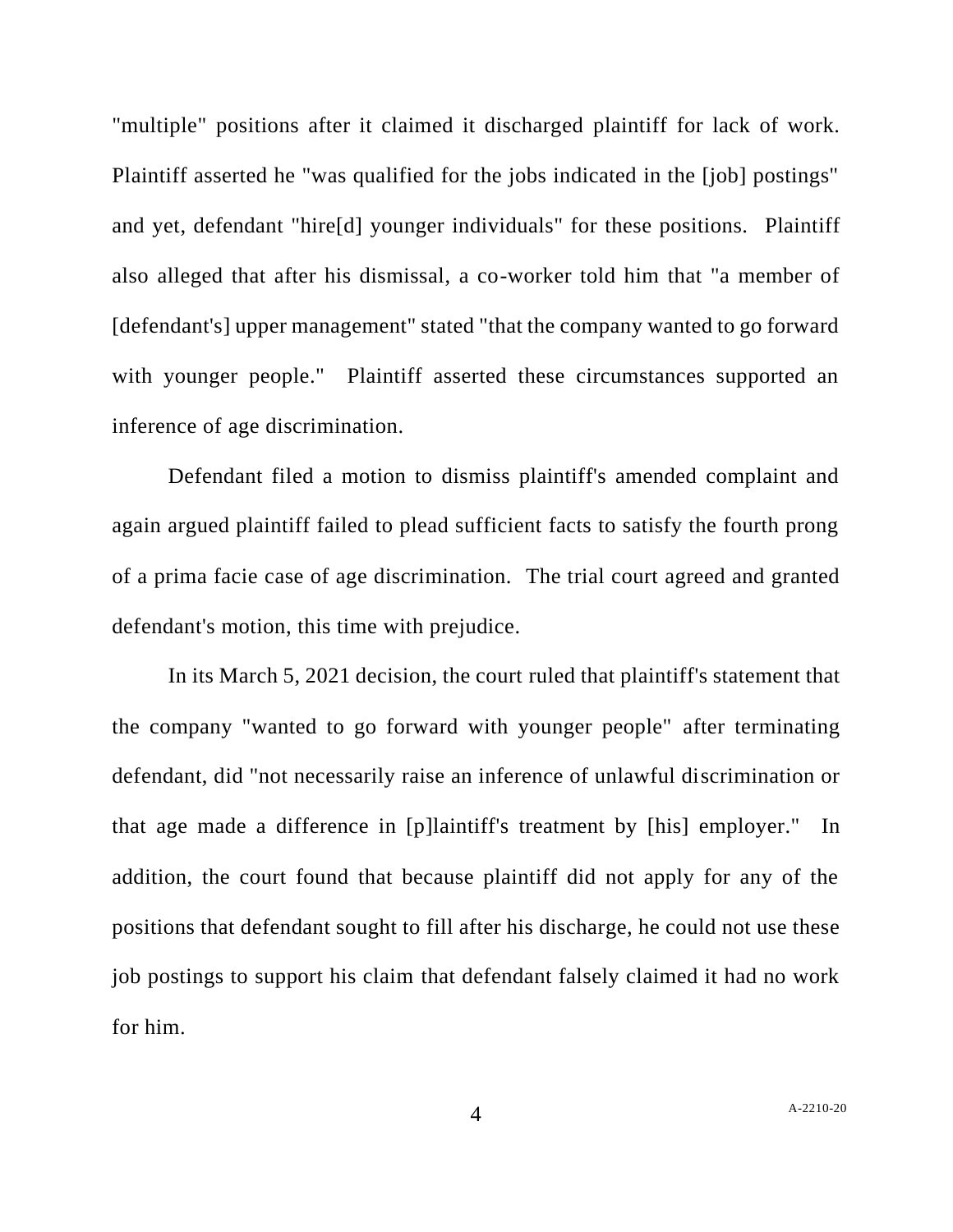On appeal, plaintiff asserts he "stated a viable claim for relief under the" LAD and that the trial court erred by dismissing his complaint. We agree.

"The standard traditionally utilized by courts to determine whether to dismiss a pleading for failure to state a claim on which relief may be granted is a generous one." Green v. Morgan Props., 215 N.J. 431, 451 (2013). In assessing a Rule 4:6-2(e) motion, courts should view the complaint indulgently, assume the truthfulness of the allegations in the complaint, and afford the complainant every reasonable inference. NCP Litig. Trust v. KPMG LLP, 187 N.J. 353, 365 (2006).

A court's inquiry at such an early stage in the proceedings is limited to the adequacy of the pleadings, not the complaining party's ability to prove its allegations. See Printing Mart-Morristown v. Sharp Elecs. Corp., 116 N.J. 739, 746 (1989). To this end, a court should search "the complaint in depth and with liberality to ascertain whether a fundament of a cause of action may be gleaned even from an obscure statement of claim . . . . " Ibid. (quoting Di Cristofaro v. Laurel Grove Mem'l Park, 43 N.J. Super. 244, 252 (App. Div. 1957)).

In reviewing a Rule 4:6-2(e) dismissal, we employ the same standard as that applied by the trial court. Donato v. Moldow, 374 N.J. Super. 475, 483 (App. Div. 2005). We "assume the facts as asserted by plaintiff are true," and

5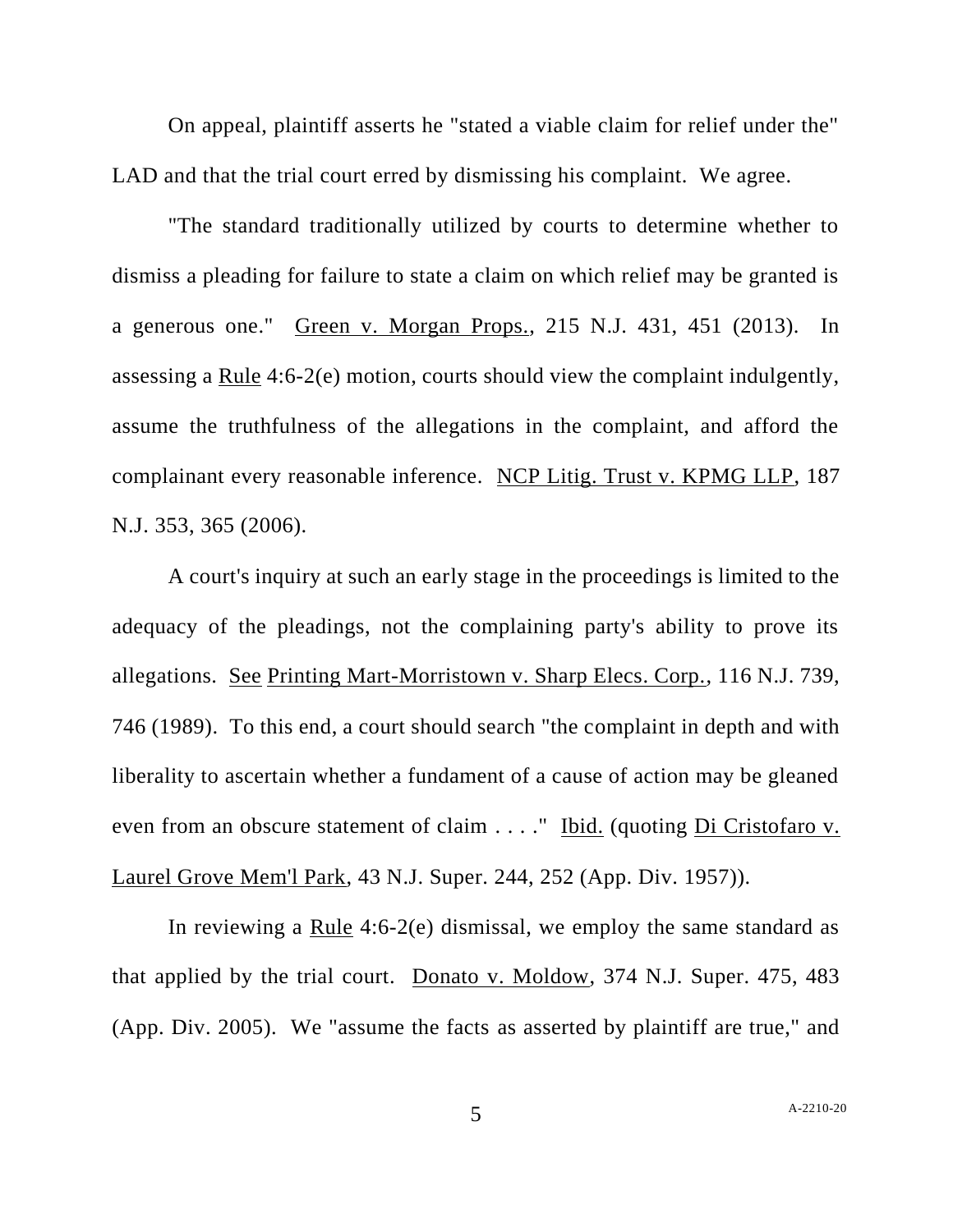we give the plaintiff "the benefit of all inferences that may be drawn." Banco Popular N. Am. v. Gandi, 184 N.J. 161, 166 (2005) (quoting Velantzas v. Colgate-Palmolive Co., 109 N.J. 189, 192 (1988)). Dismissal is appropriate only if "the complaint states no basis for relief and discovery would not provide one." Ibid.

Applying these principles, we are satisfied plaintiff pled sufficient facts to withstand a motion to dismiss under Rule 4:6-2(e). Defendant conceded plaintiff satisfied the first three elements of a prima facie case of age discrimination under the LAD. Contrary to the trial court's determination, plaintiff also clearly met the requirements of the fourth prong.

In his amended complaint, plaintiff alleged one of defendant's leaders commented "that the company wanted to go forward with younger people." The executive made this remark shortly after defendant terminated plaintiff. At this stage of the proceedings, we are required to accept this statement as true. In addition, plaintiff alleged defendant hired younger people to fill "multiple" positions after it fired plaintiff. Defendant's job actions belied its president's claim "there was no work" at the company and supported plaintiff's allegation that this claim was a pretext for age discrimination.